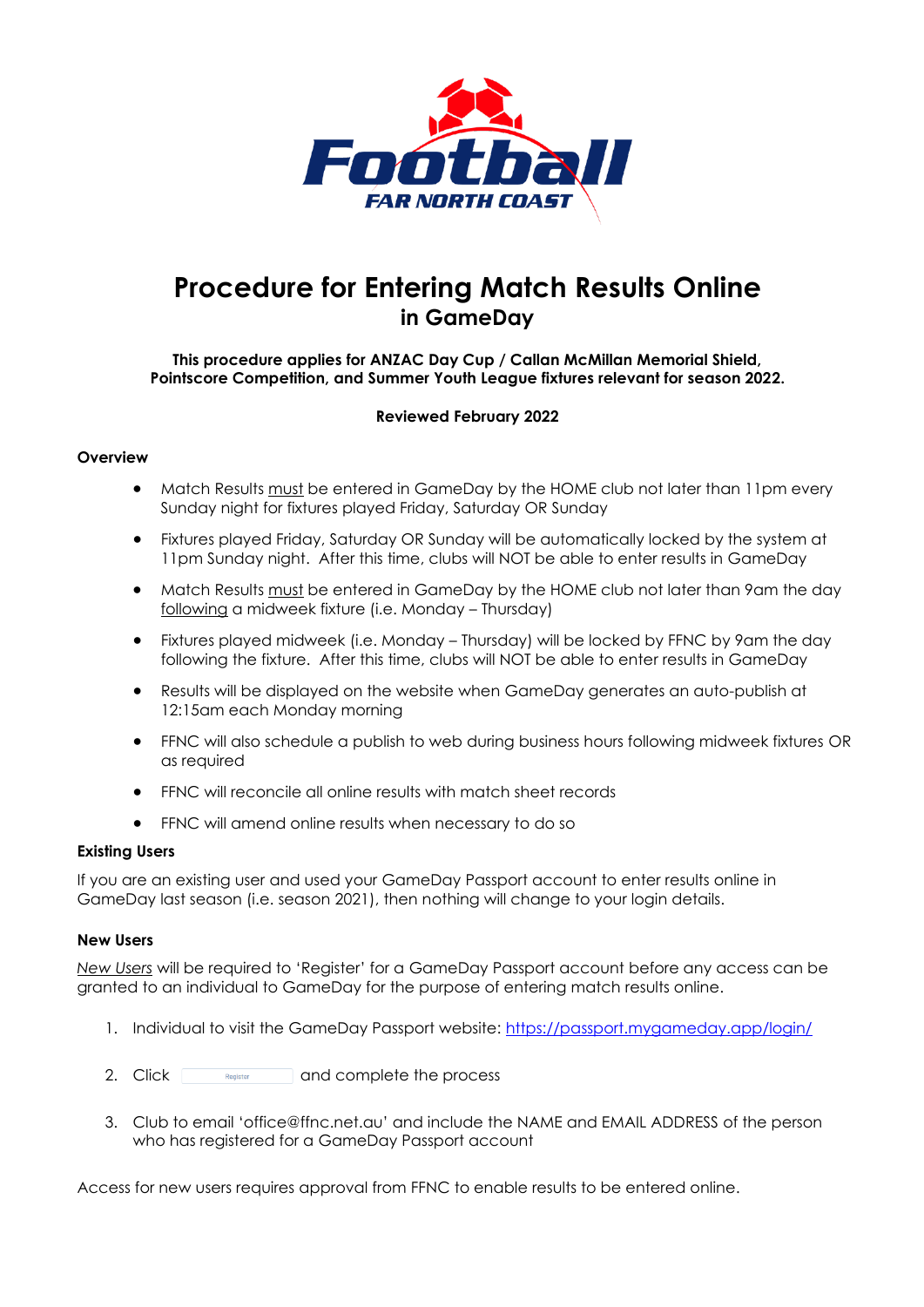

## **Step 1**

- Go to the GameDay Passport website:<https://passport.mygameday.app/login/>
- Then, enter the **email address** and **password** that was used to register for a GameDay Passport account



### **Step 2**

• After you have logged in to the GameDay Passport, click on "**Results Entry and Live Scoring**"



*Reviewed February 2022*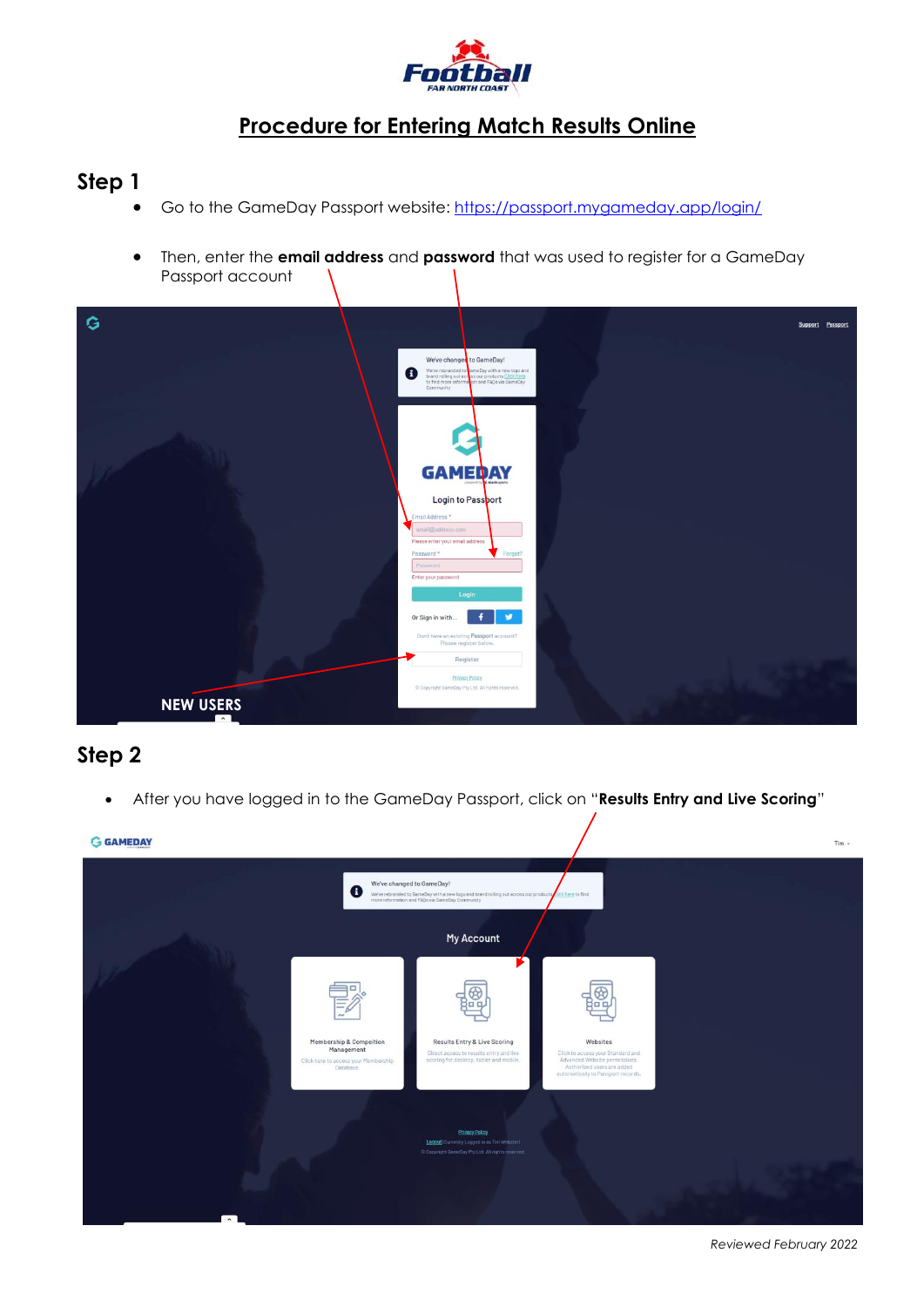

# **Step 3**

• Then click on your clubs' **Online Results Account**



### **Step 4**

• Input the **Date Range** for the results you wish to enter, then select "**Apply Dates"**

| <b>G GAMEDAY</b> |                                               |                         |                                         |                     |                       |                                  |                                                        |                                        | Then click "Post Game" | o |
|------------------|-----------------------------------------------|-------------------------|-----------------------------------------|---------------------|-----------------------|----------------------------------|--------------------------------------------------------|----------------------------------------|------------------------|---|
|                  | <b>Display Matches</b>                        |                         |                                         |                     |                       |                                  |                                                        |                                        |                        |   |
|                  |                                               |                         |                                         |                     | Show matches between: | (dd/mm/yyyy) 30/07/2021          | $\bullet$ To: 01/08/2021<br><b>Enter Quick Results</b> | <b>Apply Dates</b><br>Filter Matches # |                        |   |
|                  | <b>Show Matches</b>                           |                         |                                         |                     |                       |                                  |                                                        | <b>Update Lock Status</b>              |                        |   |
|                  | Result                                        | Home Team               | C Away Team<br>$\Leftrightarrow$ Result | Competition         | ♦ Match Date Time     | $\sim$ Venue<br>$\triangle$ Lock |                                                        |                                        |                        |   |
|                  |                                               | South Lismore           | Lismore Workers                         | Men's League 6      | 30/07/2021 18:00      | $\Box$<br>Sth Lis                | Pre Game                                               | At Game<br>Post Game                   |                        |   |
|                  |                                               | Lismore Workers Cubs    | Rovers Rosellas                         | Grade 6 CULINA      | 31/07/2021 09:00      | $\Box$<br>Richards 3             | Pre Game                                               | At Game<br>Post Game                   |                        |   |
|                  |                                               | Lismore Workers Lions   | Rovers Rabbits                          | Grade 6 CULINA      | 31/07/2021 09:00      | $\Box$<br>Richards 3             | Pre Game                                               | At Game<br>Post Game                   |                        |   |
|                  |                                               | <b>Lismore Thistles</b> | Lismore Workers                         | Grade 8 KEWELL      | 31/07/2021 09:00      | $\Box$<br>T2                     | Pre Game                                               | At Game<br>Post Game                   |                        |   |
|                  |                                               | Lismore Workers         | Rovers Redbacks                         | Grade 9 NEILL       | 31/07/2021 10:00      | $\Box$<br>Richards 2             | Pre Game                                               | At Game<br>Post Game                   |                        |   |
|                  |                                               | Lismore Workers         | <b>Byron Wildcats</b>                   | Girls Grade 6 SIMON | 31/07/2021 10:00      | $\Box$<br>Richards 3             | Pre Game                                               | At Game<br>Post Game                   |                        |   |
|                  |                                               | South Lismore           | Lismore Workers                         | Grade 7 CULINA      | 31/07/2021 10:00      | $\Box$<br>Sth Lis 4              | Pre Game                                               | At Game<br>Post Game                   |                        |   |
|                  |                                               | Casino RSM Cobras       | Lismore Workers                         | Grade 12 Div. 3     | 31/07/2021 10:20      | $\Box$<br>Cast                   | Pre Game                                               | At Game<br>Post Game                   |                        |   |
|                  |                                               | Alstonville Crocodiles  | Lismore Workers                         | Grade 10 CULINA     | 31/07/2021 11:20      | $\Box$<br>GW2                    | Pre Game                                               | At Game<br>Post Game                   |                        |   |
|                  |                                               | Shores United           | Lismore Workers                         | Women's League 2    | 01/08/2021 12:30      | $\Box$<br><b>NOS</b>             | Pre Game                                               | At Game<br>Post Game                   |                        |   |
|                  | $\langle \cdot \rangle$<br>Showing 10 matches |                         |                                         |                     |                       |                                  |                                                        |                                        |                        |   |
|                  |                                               |                         |                                         |                     |                       |                                  |                                                        | <b>Update Lock Status</b>              |                        |   |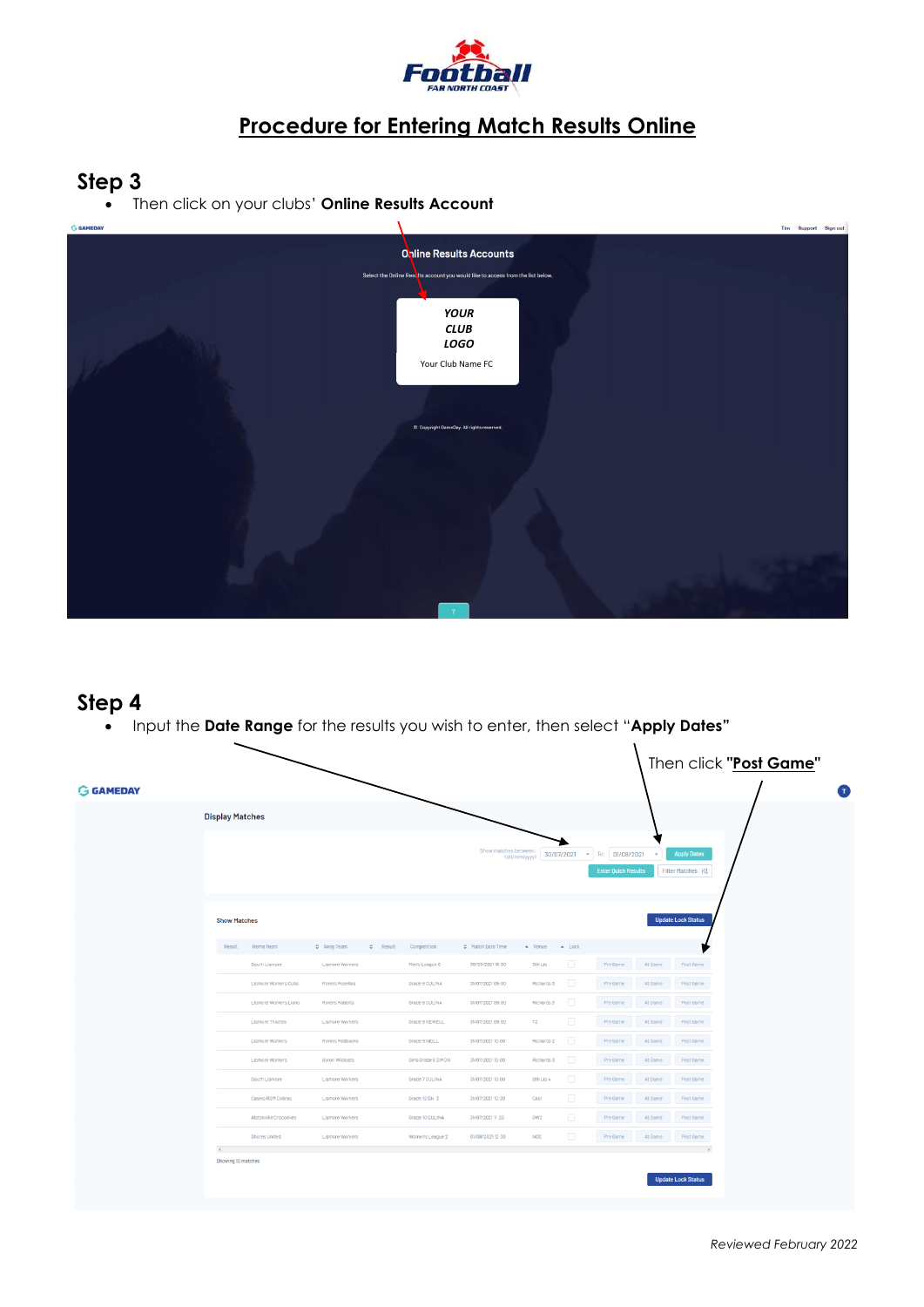

### **Step 5**

- Enter the full-time score for EACH team in the **"Full Time Score"** section below BOTH teams. It will automatically record the result as **WIN, LOSS or DRAW** accordingly to each team
- The **ZONE** will enter the result when a forfeit occurs

| <b>G GAMEDAY</b> |                                                                                           | $\bigcirc$                                                                                                          |  |  |  |  |
|------------------|-------------------------------------------------------------------------------------------|---------------------------------------------------------------------------------------------------------------------|--|--|--|--|
|                  | ← Back to Match List<br>At Game<br>Post Game<br>Pre Game<br><b>Post Game Dashboard</b>    | Men's League 6<br>30/07/2118:00<br>Full Time Score<br>Yellow Cards<br>Red Cards<br>South Lismore<br>Lismore Workers |  |  |  |  |
|                  | Final Match Scores<br>South Lismore Player Scores Lismore Workers Player Scores<br>Awards |                                                                                                                     |  |  |  |  |
|                  | South Lismore<br><b>Full Time Score</b><br><b>Add Scorer</b>                              | <b>Lismore Workers</b><br><b>Full Time Score</b><br><b>Add Scorer</b>                                               |  |  |  |  |
|                  | Penalty Shoot Out Score<br><b>Add Penalty</b>                                             | Penalty Shoot Out Score<br><b>Add Penalty</b>                                                                       |  |  |  |  |
|                  | Results<br>Select result<br>$\mathcal{F}$ .                                               | Results<br>Select result<br>$\tau$                                                                                  |  |  |  |  |
|                  | Match Summary<br><b>Update Match Scores</b>                                               |                                                                                                                     |  |  |  |  |
|                  | C GameDay, All rights reserved.<br>$\left  \cdot \right $                                 |                                                                                                                     |  |  |  |  |

Once you have entered the score for BOTH teams, check that they are entered correctly then click the GREEN button **"Update Match Scores"**